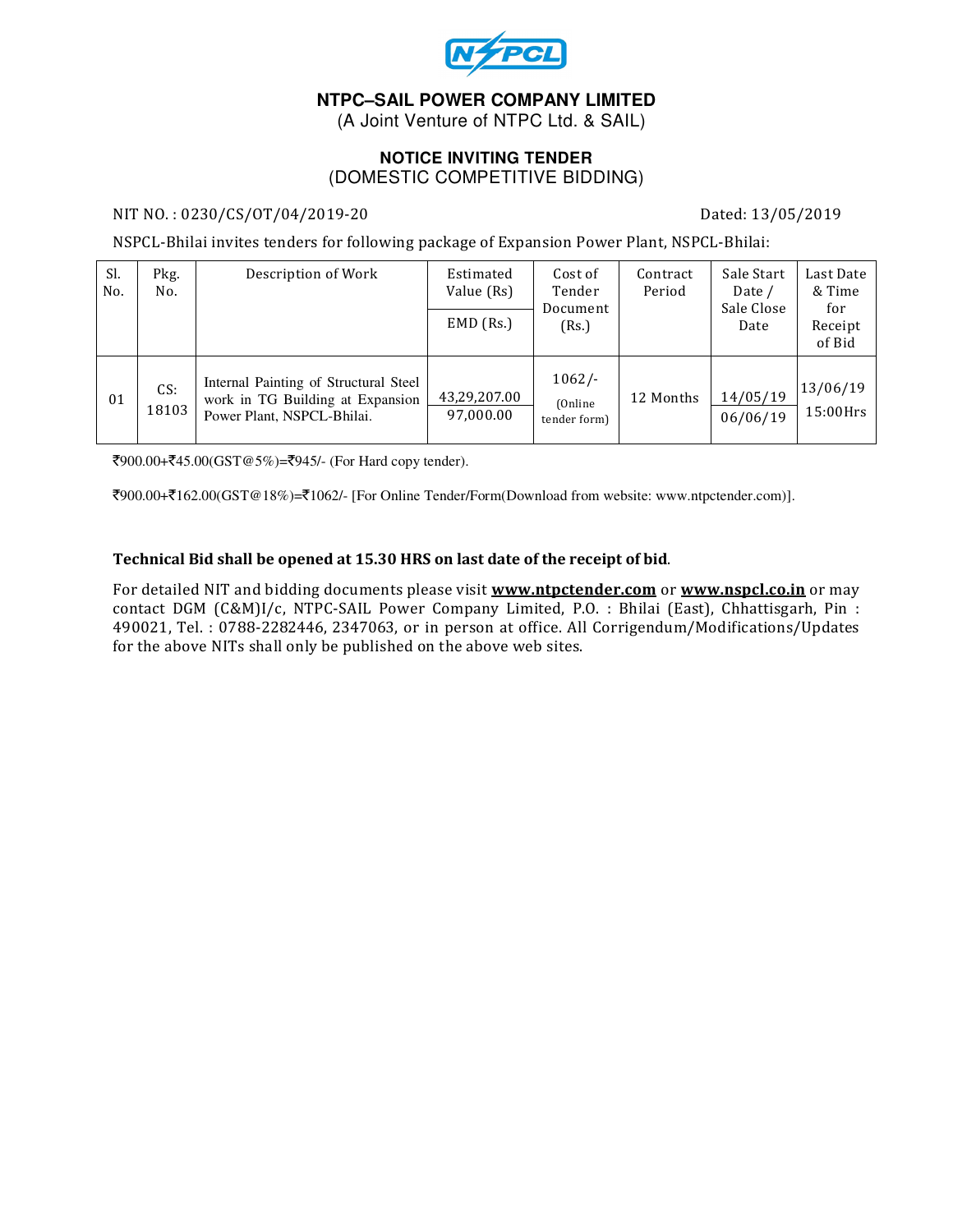# QUALIFYING REQUIREMENT

## 1. Internal Painting of Structural Steel work in TG Building at Expansion Power Plant, NSPCL-Bhilai.

- 1. The average annual turnover of the Bidder in the preceding three financial years as on the date of Techno-commercial bid opening shall not be less than Rs. 56.76 Lakhs.
- 2. The bidder should have executed either of the following completed similar works within preceding 07 (seven) years reckoned as on the date of techno commercial bid opening:-
	- Three similar completed works costing not less than the amount equal to **Rs. 22.70** Lakhs each (inclusive of taxes)

OR

- Two similar completed works costing not less than the amount equal to **Rs. 28.38** Lakhs each (inclusive of taxes).
- OR • One similar completed works costing not less than the amount equal to Rs. 45.40 Lakhs (inclusive of taxes).

Note:

- ♦ Similar works means:- The completed works comprising any Civil works which must include at least one executed item for structural steel painting of Industrial Building/ Structural Steel Painting work.
- ♦ Completed works means:- The executed/ completed portion of BOQ, even if the work has not been completed in totality (subject to furnishing of documentary proof of executed value of the work).
- ♦ While computing the annual turnover other income shall not be considered.
- ♦ In case where audited results for the last preceding financial year as on the date of Techno-Commercial bid opening are not available, the financial results certified by a practicing Chartered Accountant shall be considered acceptable. In case, Bidder is not able to submit the Certificate from practicing Chartered Accountant certifying its financial parameters, the audited results of three consecutive financial years preceding the last financial year shall be considered for evaluating the financial parameters. Further, a Certificate would be required from the CEO/CFO/Proprietor/Partners as per the format enclosed in the bidding documents stating that the financial results of the Company are under audit as on the date of Techno-Commercial bid opening and the Certificate from the practicing Chartered Accountant certifying the financial parameters is not available.